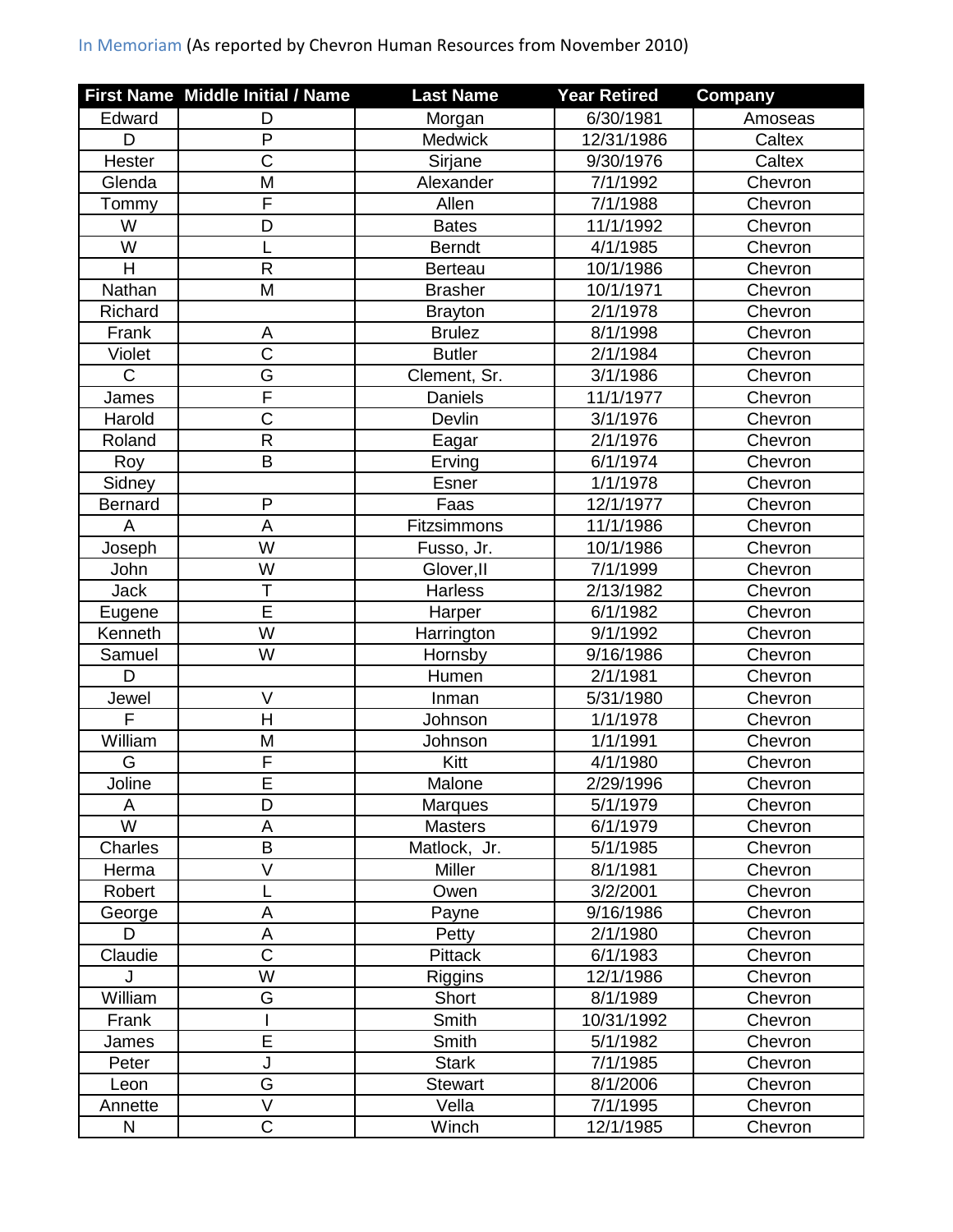|  |  |  |  | In Memoriam (As reported by Chevron Human Resources from November 2010) |
|--|--|--|--|-------------------------------------------------------------------------|
|--|--|--|--|-------------------------------------------------------------------------|

| Prince         | Н                       | Worthy         | 10/1/1994 | Chevron |
|----------------|-------------------------|----------------|-----------|---------|
| <b>Buster</b>  | R                       | Barrow         | 7/1/1998  | Getty   |
| June           | F                       | Dillon         | 10/1/1990 | Getty   |
| <b>Charles</b> | $\overline{\mathsf{E}}$ | Dowlearn       | 1/1/1989  | Getty   |
| Theodore       | R                       | Duer, Jr.      | 1/1/1989  | Getty   |
| Renden         | T                       | Eastham        | 3/1/1979  | Getty   |
| Verne          | $\overline{\mathsf{E}}$ | Geddes         | 11/1/1968 | Getty   |
| Bill           | F                       | Gillum         | 2/1/1999  | Getty   |
| Troy           | Ē                       | Gipson         | 8/1/1981  | Getty   |
| Donald         | R                       | Hadley         | 3/1/1983  | Getty   |
| Jd             | $\overline{\text{C}}$   | Jackson        | 10/1/1988 | Getty   |
| Marion         |                         | Janke          | 7/15/1966 | Getty   |
| Maynard        | B                       | Miller         | 12/1/1988 | Getty   |
| Earl           | W                       | Niewald        | 11/1/1984 | Getty   |
| Raymond        | C                       | Norman         | 1/1/1995  | Getty   |
| John           |                         | <b>Scott</b>   | 9/1/1994  | Getty   |
| James          | $\overline{E}$          | Warren         | 3/1/1980  | Getty   |
| Elmer          | Ē                       | Wittmeyer      | 5/1/1985  | Getty   |
| Richard        |                         | <b>Boyce</b>   | 9/1/1981  | Gulf    |
| Albert         | L                       | <b>Bradl</b>   | 1/7/1992  | Gulf    |
| Henry          | $\overline{\mathsf{F}}$ | Bradley, Jr.   | 8/1/1983  | Gulf    |
| Roger          | B                       | <b>Brooks</b>  | 12/1/1982 | Gulf    |
| <b>Betty</b>   |                         | <b>Burris</b>  | 11/5/2010 | Gulf    |
| John           | W                       | <b>Bush</b>    | 11/4/1986 | Gulf    |
| John           | P                       | Campbell       | 10/1/1985 | Gulf    |
| Wise           |                         | Crunk          | 11/1/1982 | Gulf    |
| John           | B                       | Crutchfield    | 7/2/1975  | Gulf    |
| Vernon         | C                       | Davidson       | 5/2/1978  | Gulf    |
| Laura          | $\overline{\mathsf{s}}$ | Davis          | 9/1/1985  | Gulf    |
| Donald         | $\overline{\mathsf{D}}$ | <b>Duhaime</b> | 8/2/1977  | Gulf    |
| Lance          | J                       | Gremillion     | 2/1/1985  | Gulf    |
| <b>Dixie</b>   | W                       | Gulley         | 1/16/1979 | Gulf    |
| Vernon         |                         | Harris         | 10/1/1986 | Gulf    |
| Dorothy        | G                       | Hejtmancik     | 1/1/1979  | Gulf    |
| Floyd          | $\overline{\mathsf{H}}$ | Herndon        | 1/1/1981  | Gulf    |
| Horace         | $\overline{S}$          | Jenkinson      | 3/1/1989  | Gulf    |
| Hazel          | $\overline{\text{C}}$   | Johnson        | 2/6/1992  | Gulf    |
| Charles        | R                       | Kelly          | 2/1/1985  | Gulf    |
| Winfield       | G                       | Klein          | 2/2/1977  | Gulf    |
| Clarence       | G                       | Liles, Jr.     | 3/11/1989 | Gulf    |
| Charles        | $\overline{\mathsf{s}}$ | Love           | 3/2/1966  | Gulf    |
| John           | B                       | Martin         | 8/1/1983  | Gulf    |
| Hubert         | T                       | <b>Masters</b> | 10/1/1981 | Gulf    |
| Mehrle         | M                       | McDermed       | 10/1/1980 | Gulf    |
| Chester        | A                       | <b>Minshew</b> | 7/1/1996  | Gulf    |
| William        | F                       | Moen           | 8/1/1983  | Gulf    |
| Frank          | J                       | Novotny        | 8/15/1981 | Gulf    |
| Donald         | $\overline{\mathsf{E}}$ | Rauch          | 2/1/1965  | Gulf    |
| Mildred        | H                       | Shafer         | 10/1/1992 | Gulf    |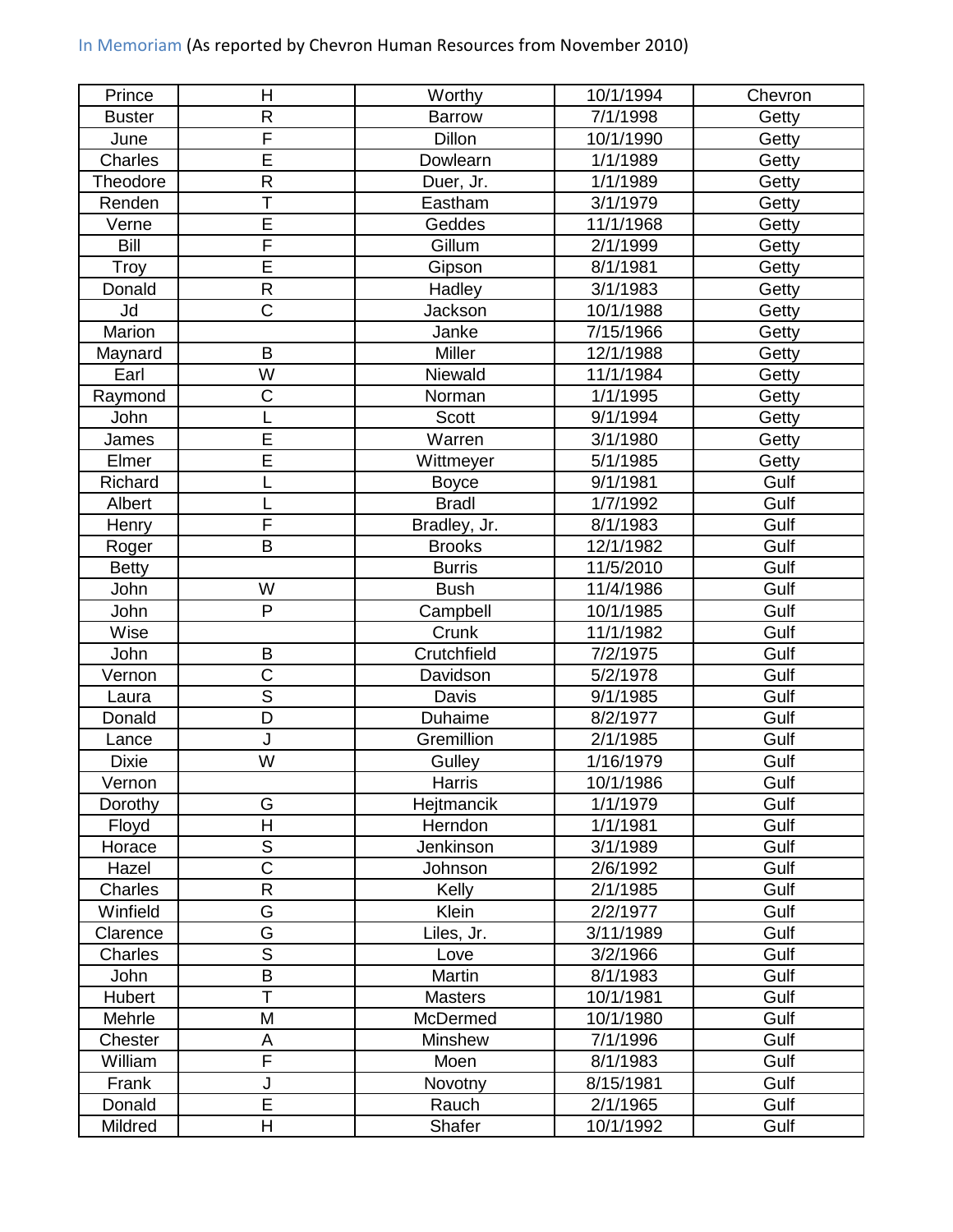## In Memoriam (As reported by Chevron Human Resources from November 2010)

| Albert         | G                       | Smith            | 8/1/1982              | Gulf   |
|----------------|-------------------------|------------------|-----------------------|--------|
| Norman         |                         | <b>Strother</b>  | 11/2/1969             | Gulf   |
| Robert         |                         | Templeton        | 4/2/1974              | Gulf   |
| <b>Bernice</b> | B                       | Trahan           | 1/1/1984              | Gulf   |
| Franklin       | L                       | Williams         | 2/1/1980              | Gulf   |
| John           | $\overline{S}$          | Wonfor           | 7/1/1985              | Gulf   |
| Ivan           | N                       | Alfred           | 11/1/1985             | Texaco |
| Roy            | D                       | <b>Barker</b>    | 1/1/1989              | Texaco |
| Allan          | A                       | Basnight         | $\frac{1}{1}$ /1/1976 | Texaco |
| Earle          | V                       | <b>Becker</b>    | 1/1/1989              | Texaco |
| Charles        | A                       | Bengel. Jr.      | 6/1/1985              | Texaco |
| Richard        | W                       | Bergman          | 1/1/1982              | Texaco |
| Roy            | A                       | <b>Bibb</b>      | 10/1/1996             | Texaco |
| <b>Bobby</b>   | J                       | <b>Boley</b>     | 1/1/1989              | Texaco |
| Clifton        | A                       | <b>Bourgeois</b> | 1/1/1983              | Texaco |
| <b>Bruce</b>   | F                       | <b>Bowen</b>     | 3/1/1981              | Texaco |
| Forrest        | J                       | Clingman, Jr.    | 10/1/1985             | Texaco |
| Grace          | $\overline{P}$          | Cross            | 8/1/1965              | Texaco |
| Roland         | $\overline{P}$          | Cunningham       | 11/1/1976             | Texaco |
| John           | $\mathsf S$             | Dychala          | 1/1/1979              | Texaco |
| Tommy          | K                       | English          | 12/1/1986             | Texaco |
| Laverne        |                         | Feeny            | 6/1/1982              | Texaco |
| Faye           | W                       | Ferris           | 6/1/1982              | Texaco |
| Wilfred        |                         | Fontenot         | 1/1/1994              | Texaco |
| Rocco          |                         | Franze           | 12/1/1986             | Texaco |
| <b>Bernice</b> |                         | Gacek            | 1/1/1976              | Texaco |
| David          | D                       | Gardner, Jr.     | 1/1/1982              | Texaco |
| Lloyd          |                         | Gray             | 1/1/1981              | Texaco |
| Robert         | F                       | Greenamoyer      | 6/1/1982              | Texaco |
| Donald         |                         | Groden, Jr.      | 8/1/1982              | Texaco |
| Ralph          | А                       | <b>Hagerty</b>   | 7/1/1983              | Texaco |
| John           | H                       | Herrington       | 12/1/1987             | Texaco |
| Adrian         | $\overline{\mathsf{K}}$ | Hollier          | 3/1/1991              | Texaco |
| James          | Н                       | Hood             | 1/1/1989              | Texaco |
| Irby           | B                       | Hughes, Jr.      | 6/1/1982              | Texaco |
| James          | W                       | Jennings         | 10/1/1983             | Texaco |
| Daniel         | $\overline{\mathsf{T}}$ | Jones            | 1/1/1999              | Texaco |
| Norman         | E                       | Jordan           | 3/1/1981              | Texaco |
| <b>Billy</b>   | F                       | Knight           | 12/1/1983             | Texaco |
| Russell        | P                       | Leboeuf          | 12/1/1996             | Texaco |
| <b>Melvin</b>  | А                       | Leonard          | 5/1/1982              | Texaco |
| Elvin          | $\overline{\mathsf{F}}$ | Lilley           | 1/1/1989              | Texaco |
| Merlyn         | $\overline{E}$          | Meier            | 1/1/1982              | Texaco |
| Dennis         | $\overline{\text{C}}$   | <b>Monk</b>      | 10/1/1982             | Texaco |
| Richard        | $\overline{\text{C}}$   | <b>Nally</b>     | 12/1/1984             | Texaco |
| James          | $\overline{O}$          | Perdue           | 6/1/1982              | Texaco |
| Marcos         | $\circ$                 | Prieto           | 1/1/2002              | Texaco |
| Jesse          |                         | Robin            | 7/1/1985              | Texaco |
| J              | R                       | Sanders          | 3/1/1986              | Texaco |